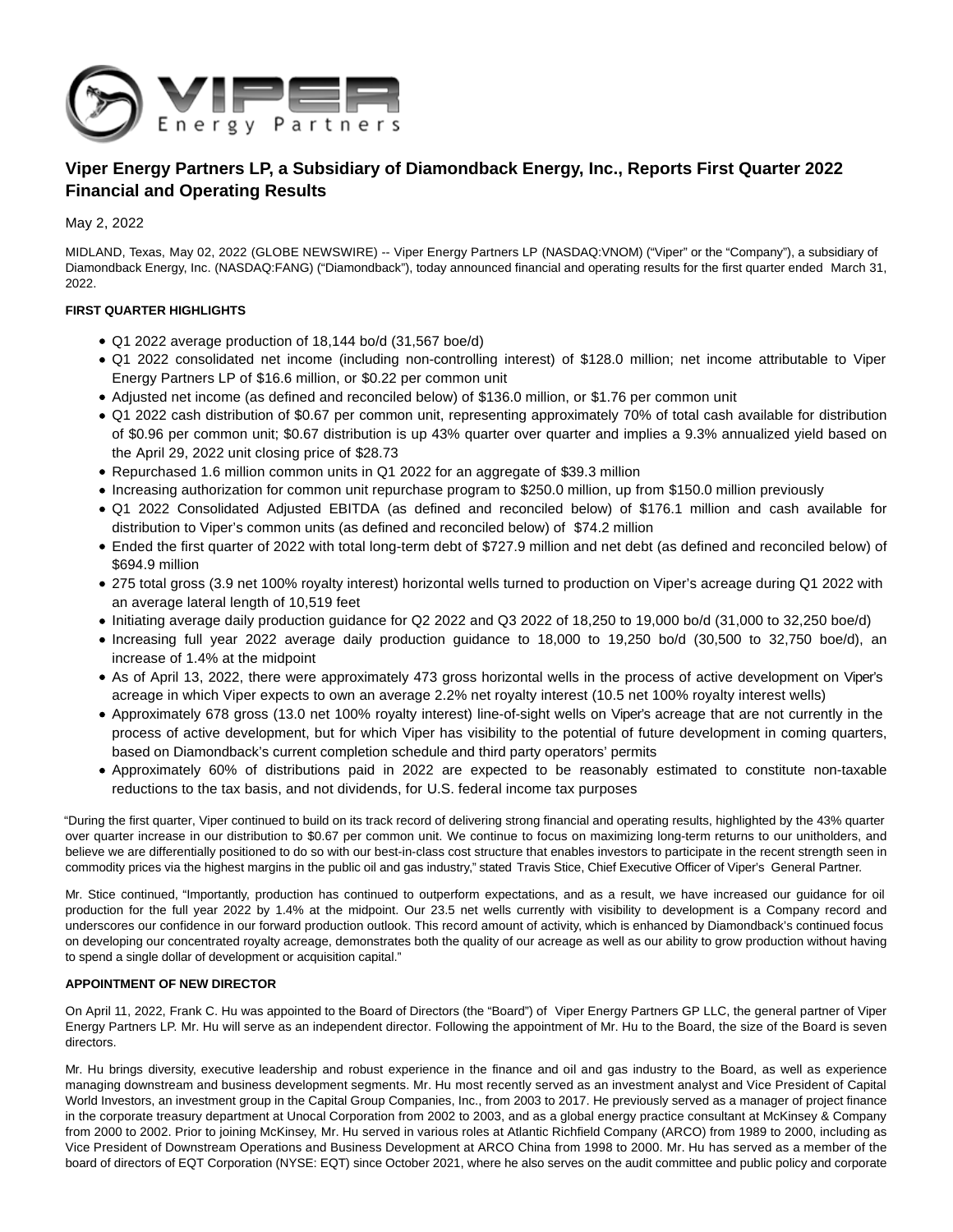responsibility committee. Mr. Hu also currently serves as an advisory board member for the Geology & Planetary Science Division at the California Institute of Technology.

"We are excited and grateful that Frank has decided to join Viper's Board of Directors. Frank adds decades of experience in the oil and gas industry, as well as bringing many other relevant business, risk management and strategic skills that are complementary to our existing Board members," stated Steven West, Chairman of the Board of Directors of Viper Energy Partners GP LLC. "We look forward to the contributions from Frank as we navigate the Company into the future and look to enhance what is an extremely bright outlook," he added.

### **FINANCIAL UPDATE**

Viper's first quarter 2022 average unhedged realized prices were \$94.95 per barrel of oil, \$4.07 per Mcf of natural gas and \$38.99 per barrel of natural gas liquids, resulting in a total equivalent realized price of \$67.97/boe.

During the first quarter of 2022, Viper paid \$10.3 million in net cash settlements for its commodity derivative contracts, which included \$6.1 million in settlements for matured commodity derivatives and \$4.2 million related to the termination of certain commodity derivative positions prior to their contractual maturities. As a result of these net cash settlements, Viper's first quarter 2022 average hedged realized prices were \$92.05 per barrel of oil, \$3.71 per Mcf of natural gas and \$38.99 per barrel of natural gas liquids, resulting in a total equivalent realized price of \$65.82/boe.

During the first quarter of 2022, the Company recorded total operating income of \$201.9 million and consolidated net income (including non-controlling interest) of \$128.0 million.

As of March 31, 2022, the Company had a cash balance of \$33.1 million and total long-term debt outstanding (excluding debt issuance, discounts and premiums) of \$727.9 million, resulting in net debt (as defined and reconciled below) of \$694.9 million. Viper's outstanding long-term debt as of March 31, 2022 consisted of \$479.9 million in aggregate principal amount of its 5.375% Senior Notes due 2027 and \$248.0 million in borrowings on its revolving credit facility, leaving \$252.0 million available for future borrowings and \$285.1 million of total liquidity.

#### **FIRST QUARTER 2022 CASH DISTRIBUTION & CAPITAL RETURN PROGRAM**

The Board declared a cash distribution for the three months ended March 31, 2022 of \$0.67 per common unit. The distribution is payable on May 19, 2022 to eligible common unitholders of record at the close of business on May 12, 2022. This distribution represents approximately 70% of total cash available for distribution.

On March 11, 2022, Viper made a cash distribution to its common unitholders and subsequently has reasonably estimated that a portion of that distribution, as well as a portion of the distribution payable on May 19, 2022, should not constitute dividends for U.S. federal income tax purposes. Rather, approximately 60% of distributions that have been paid, or which are expected to be paid, in 2022 are estimated to constitute non-taxable reductions to the tax basis of each distribution recipient's ownership interest in Viper. The Form 8937 containing additional information may be found on [www.viperenergy.com u](http://www.viperenergy.com/)nder the "Investor Relations" section of the site.

During the first quarter of 2022, Viper repurchased 1.6 million common units for an aggregate of \$39.3 million, including approximately \$37.3 million for the repurchase of 1.5 million common units from an affiliate of Blackstone, Inc. in a privately negotiated transaction. In total through March 31, 2022, the Company had repurchased 6.2 million common units for an aggregate of \$109.3 million, reflecting an average price of \$17.50 per unit.

Additionally, the Company announced today that the Board increased the authorization of its common unit repurchase program to \$250.0 million, up from \$150.0 million previously. Viper has expended approximately 44% of the increased authorized amount, leaving approximately \$140.7 million remaining on the increased authorization as of April 29, 2022.

#### **OPERATIONS AND ACQUISITIONS UPDATE**

During the first quarter of 2022, Viper estimates that 275 gross (3.9 net 100% royalty interest) horizontal wells with an average royalty interest of 1.4% were turned to production on its acreage position with an average lateral length of 10,519 feet. Of these 275 gross wells, Diamondback is the operator of 45 gross wells, with an average royalty interest of 4.4%, and the remaining 230 gross wells, with an average royalty interest of 0.8%, are operated by third parties.

As previously announced, Viper completed a divestiture of approximately 325 net royalty acres during the first quarter for total proceeds of approximately \$29.3 million, subject to post-closing adjustments. The mineral and royalty interests included in the divestiture represent third party operated acreage located entirely in Upton and Reagan counties.

As a result of this divestiture, as well as other minor acquisitions completed during the first quarter of 2022, the Company's footprint of mineral and royalty interests as of March 31, 2022 was 26,708 net royalty acres.

The following table summarizes Viper's gross well information:

|                                                                             | <b>Diamondback</b><br><b>Operated</b> | <b>Third Party</b><br>Operated | Total |
|-----------------------------------------------------------------------------|---------------------------------------|--------------------------------|-------|
| Horizontal wells turned to production (first quarter 2022) <sup>(1)</sup> : |                                       |                                |       |
| Gross wells                                                                 | 45                                    | 230                            | 275   |
| Net 100% royalty interest wells                                             | 2.0                                   | 1.9                            | 3.9   |
| Average percent net royalty interest                                        | 4.4%                                  | 0.8%                           | 1.4%  |

#### **Horizontal producing well count (as of April 13, 2022):**

| Gross wells                          | .384  | 4,357 | $ -$<br>'4.<br>ບ.ເ |
|--------------------------------------|-------|-------|--------------------|
| Net 100% royalty interest wells      | 104.2 | 60.4  | 164.6              |
| Average percent net royalty interest | 7.5%  | .4%   | 2.9%               |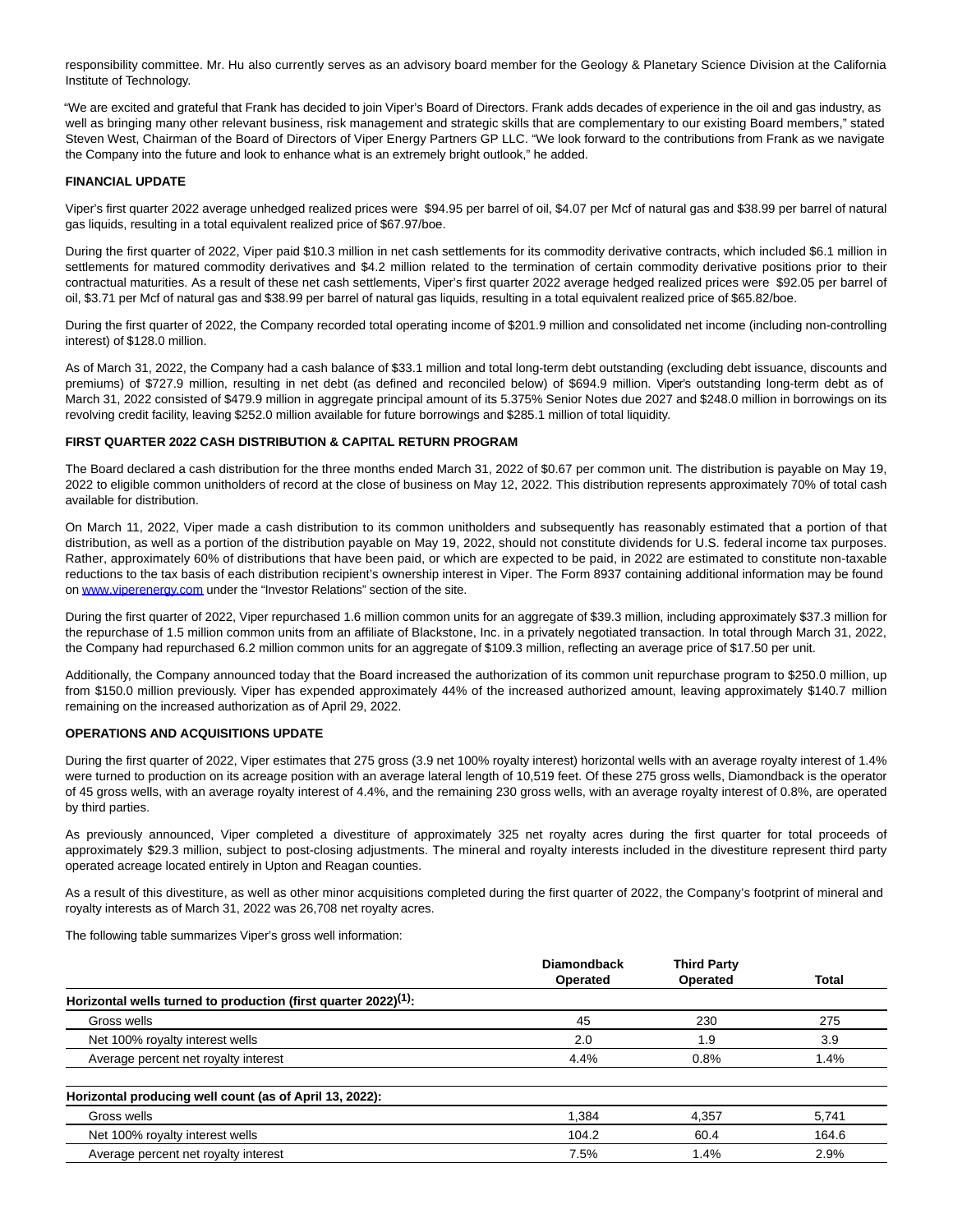| 91   | 382  | 473  |
|------|------|------|
| 6.8  | 3.7  | 10.5 |
| 7.5% | 1.0% | 2.2% |
|      |      |      |
| 167  | 511  | 678  |
| 9.4  | 3.6  | 13.0 |
| 5.6% | 0.7% | .9%  |
|      |      |      |

(1) Average lateral length of 10,519 feet.

The 473 gross wells currently in the process of active development are those wells that have been spud and are expected to be turned to production within approximately the next six to eight months. Further in regard to the active development on Viper's asset base, there are currently 44 gross rigs operating on Viper's acreage, eight of which are operated by Diamondback. The 678 line-of-sight wells are those that are not currently in the process of active development, but for which Viper has reason to believe that they will be turned to production within approximately the next 15 to 18 months. The expected timing of these line-of-sight wells is based primarily on permitting by third party operators or Diamondback's current expected completion schedule. Existing permits or active development of Viper's royalty acreage does not ensure that those wells will be turned to production.

#### **GUIDANCE UPDATE**

Below is Viper's updated guidance for the full year 2022, as well as average production guidance for the Q2 2022 and Q3 2022. Due to the increase in commodity prices, Viper is adding guidance for expected cash taxes payable by Viper for 2022 at 10% - 15% of pre-tax income attributable to Viper Energy Partners LP.

|                                                                                             | <b>Viper Energy Partners</b> |
|---------------------------------------------------------------------------------------------|------------------------------|
|                                                                                             |                              |
| Q2 2022 / Q3 2022 Net Production - MBo/d                                                    | 18.25 - 19.00                |
| Q2 2022 / Q3 2022 Net Production - MBoe/d                                                   | $31.00 - 32.25$              |
| Full Year 2022 Net Production - MBo/d                                                       | 18.00 - 19.25                |
| Full Year 2022 Net Production - MBoe/d                                                      | $30.50 - 32.75$              |
| Unit costs (\$/boe)                                                                         |                              |
| Depletion                                                                                   | $$9.75 - $10.75$             |
| Cash G&A                                                                                    | $$0.60 - $0.80$              |
| Non-Cash Unit-Based Compensation                                                            | $$0.10 - $0.20$              |
| Interest Expense <sup>(1)</sup>                                                             | $$3.25 - $3.75$              |
| Production and Ad Valorem Taxes (% of Revenue) (2)                                          | 7% - 8%                      |
| Cash Tax Rate (% of Pre-Tax Income Attributable to Viper Energy Partners LP) <sup>(3)</sup> | 10% - 15%                    |

(1) Includes actual interest expense for the first quarter of 2022 plus expected interest for the remainder of 2022 assuming \$480.0 million in principal of senior notes and \$250.0 million drawn on the revolver.

- (2) Includes production taxes of 4.6% for crude oil and 7.5% for natural gas and natural gas liquids and ad valorem taxes.
- (3) Pre-tax income attributable to Viper Energy Partners LP is reconciled below.

#### **CONFERENCE CALL**

Viper will host a conference call and webcast for investors and analysts to discuss its results for the first quarter of 2022 on Tuesday, May 3, 2022 at 11:00 a.m. CT. Participants should call (844) 400-1537 (United States/Canada) or (703) 326-5198 (International) and use the confirmation code 6865528. A telephonic replay will be available from 2:00 p.m. CT on Tuesday, May 3, 2022 through Tuesday, March 10, 2022 at 2:00 p.m. CT. To access the replay, call (855) 859-2056 (United States/Canada) or (404) 537-3406 (International) and enter confirmation code 6865528. A live broadcast of the earnings conference call will also be available via the internet at [www.viperenergy.com u](http://www.viperenergy.com/)nder the "Investor Relations" section of the site. A replay will also be available on the website following the call.

About Viper Energy Partners LP

Viper is a limited partnership formed by Diamondback to own, acquire and exploit oil and natural gas properties in North America, with a focus on owning and acquiring mineral and royalty interests in oil-weighted basins, primarily the Permian Basin. For more information, please visit [www.viperenergy.com.](http://www.viperenergy.com/)

About Diamondback Energy, Inc.

Diamondback is an independent oil and natural gas company headquartered in Midland, Texas focused on the acquisition, development, exploration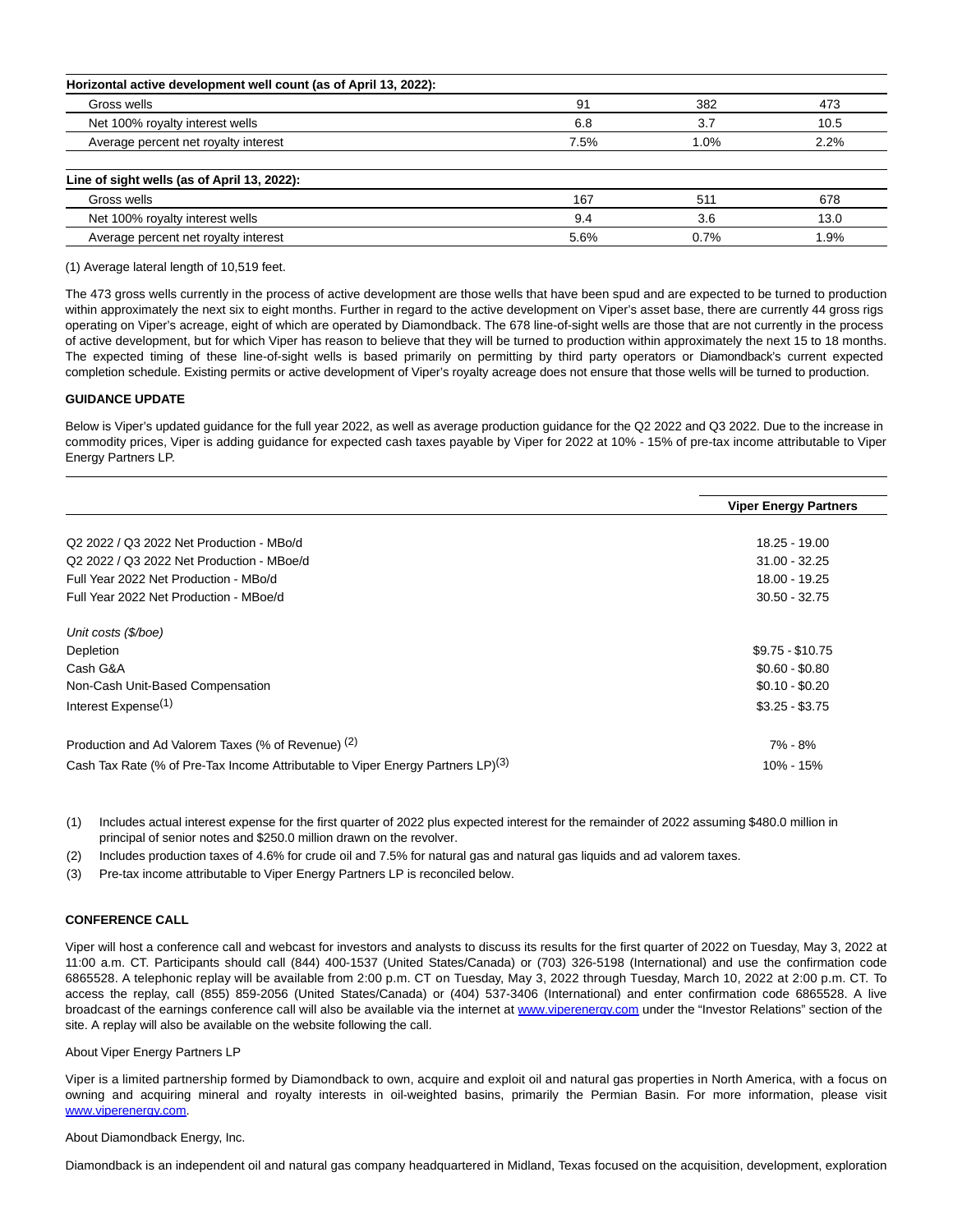and exploitation of unconventional, onshore oil and natural gas reserves primarily in the Permian Basin in West Texas. For more information, please visit [www.diamondbackenergy.com.](http://www.diamondbackenergy.com/)

#### Forward-Looking Statements

This news release contains "forward-looking statements" within the meaning of Section 27A of the Securities Act and Section 21E of the Exchange Act, which involve risks, uncertainties, and assumptions. All statements, other than statements of historical fact, including statements regarding Viper's: future performance; business strategy; future operations; estimates and projections of operating income, losses, costs and expenses, returns, cash flow, and financial position; production levels on properties in which Viper has mineral and royalty interests, developmental activity by other operators; reserve estimates and Viper's ability to replace or increase reserves; anticipated benefits of strategic transactions (including acquisitions and divestitures); and plans and objectives of (including Diamondback's plans for developing Viper's acreage and Viper's cash distribution policy and common unit repurchase program) are forward-looking statements. When used in this news release, the words "aim," "anticipate," "believe," "continue," "could," "estimate," "expect," "forecast," "future," "guidance," "intend," "may," "model," "outlook," "plan," "positioned," "potential," "predict," "project," "seek," "should," "target," "will," "would," and similar expressions (including the negative of such terms) as they relate to Viper are intended to identify forward-looking statements, although not all forward-looking statements contain such identifying words. Although Viper believes that the expectations and assumptions reflected in its forward-looking statements are reasonable as and when made, they involve risks and uncertainties that are difficult to predict and, in many cases, beyond its control. Accordingly, forward-looking statements are not guarantees of Viper's future performance and the actual outcomes could differ materially from what Viper expressed in its forward-looking statements.

Factors that could cause the outcomes to differ materially include (but are not limited to) the following: changes in supply and demand levels for oil, natural gas, and natural gas liquids, and the resulting impact on the price for those commodities; the impact of public health crises, including epidemic or pandemic diseases such as the COVID-19 pandemic, and any related company or government policies or actions; actions taken by the members of OPEC and Russia affecting the production and pricing of oil, as well as other domestic and global political, economic, or diplomatic developments, including any impact of the ongoing Russian-Ukrainian military conflict on the global energy markets and geopolitical stability; regional supply and demand factors, including delays, curtailment delays or interruptions of production on Viper's mineral and royalty acreage, or governmental orders, rules or regulations that impose production limits on such acreage; federal and state legislative and regulatory initiatives relating to hydraulic fracturing, including the effect of existing and future laws and governmental regulations; and the risks and other factors disclosed in Viper's filings with the Securities and Exchange Commission, including its Forms 10-K, 10-Q and 8-K, which can be obtained free of charge on the Securities and Exchange Commission's web site a[t http://www.sec.gov.](http://www.sec.gov/)

In light of these factors, the events anticipated by Viper's forward-looking statements may not occur at the time anticipated or at all. Moreover, the new risks emerge from time to time. Viper cannot predict all risks, nor can it assess the impact of all factors on its business or the extent to which any factor, or combination of factors, may cause actual results to differ materially from those anticipated by any forward-looking statements it may make. Accordingly, you should not place undue reliance on any forward-looking statements made in this news release. All forward-looking statements speak only as of the date of this news release or, if earlier, as of the date they were made. Viper does not intend to, and disclaim any obligation to, update or revise any forward-looking statements unless required by applicable law.

### **Viper Energy Partners LP Condensed Consolidated Balance Sheets (unaudited, in thousands, except unit amounts)**

|                                                                                                                                                                               | March 31,    | December 31. |            |  |
|-------------------------------------------------------------------------------------------------------------------------------------------------------------------------------|--------------|--------------|------------|--|
|                                                                                                                                                                               | 2022         |              | 2021       |  |
| <b>Assets</b>                                                                                                                                                                 |              |              |            |  |
| Current assets:                                                                                                                                                               |              |              |            |  |
| Cash and cash equivalents                                                                                                                                                     | \$<br>33,066 | \$           | 39,448     |  |
| Royalty income receivable (net of allowance for credit losses)                                                                                                                | 98.500       |              | 68,568     |  |
| Royalty income receivable—related party                                                                                                                                       | 4,192        |              | 2,144      |  |
| Other current assets                                                                                                                                                          | 944          |              | 989        |  |
| Total current assets                                                                                                                                                          | 136,702      |              | 111,149    |  |
| Property:                                                                                                                                                                     |              |              |            |  |
| Oil and natural gas interests, full cost method of accounting (\$1,602,581 and \$1,640,172)<br>excluded from depletion at March 31, 2022 and December 31, 2021, respectively) | 3,481,633    |              | 3,513,590  |  |
| Land                                                                                                                                                                          | 5,688        |              | 5,688      |  |
| Accumulated depletion and impairment                                                                                                                                          | (626, 574)   |              | (599, 163) |  |
| Property, net                                                                                                                                                                 | 2,860,747    |              | 2,920,115  |  |
| Derivative instruments                                                                                                                                                        | 1,705        |              |            |  |
|                                                                                                                                                                               | 1,931        |              |            |  |
| Other assets                                                                                                                                                                  |              |              | 2,757      |  |
| <b>Total assets</b>                                                                                                                                                           | 3,001,085    | \$           | 3,034,021  |  |
| <b>Liabilities and Unitholders' Equity</b>                                                                                                                                    |              |              |            |  |
| Current liabilities:                                                                                                                                                          |              |              |            |  |
| Accounts payable                                                                                                                                                              | \$<br>14     | \$           | 69         |  |
| <b>Accrued liabilities</b>                                                                                                                                                    | 23,873       |              | 20,980     |  |
| Derivative instruments                                                                                                                                                        | 13,217       |              | 3,417      |  |
| <b>Total current liabilities</b>                                                                                                                                              | 37,104       |              | 24,466     |  |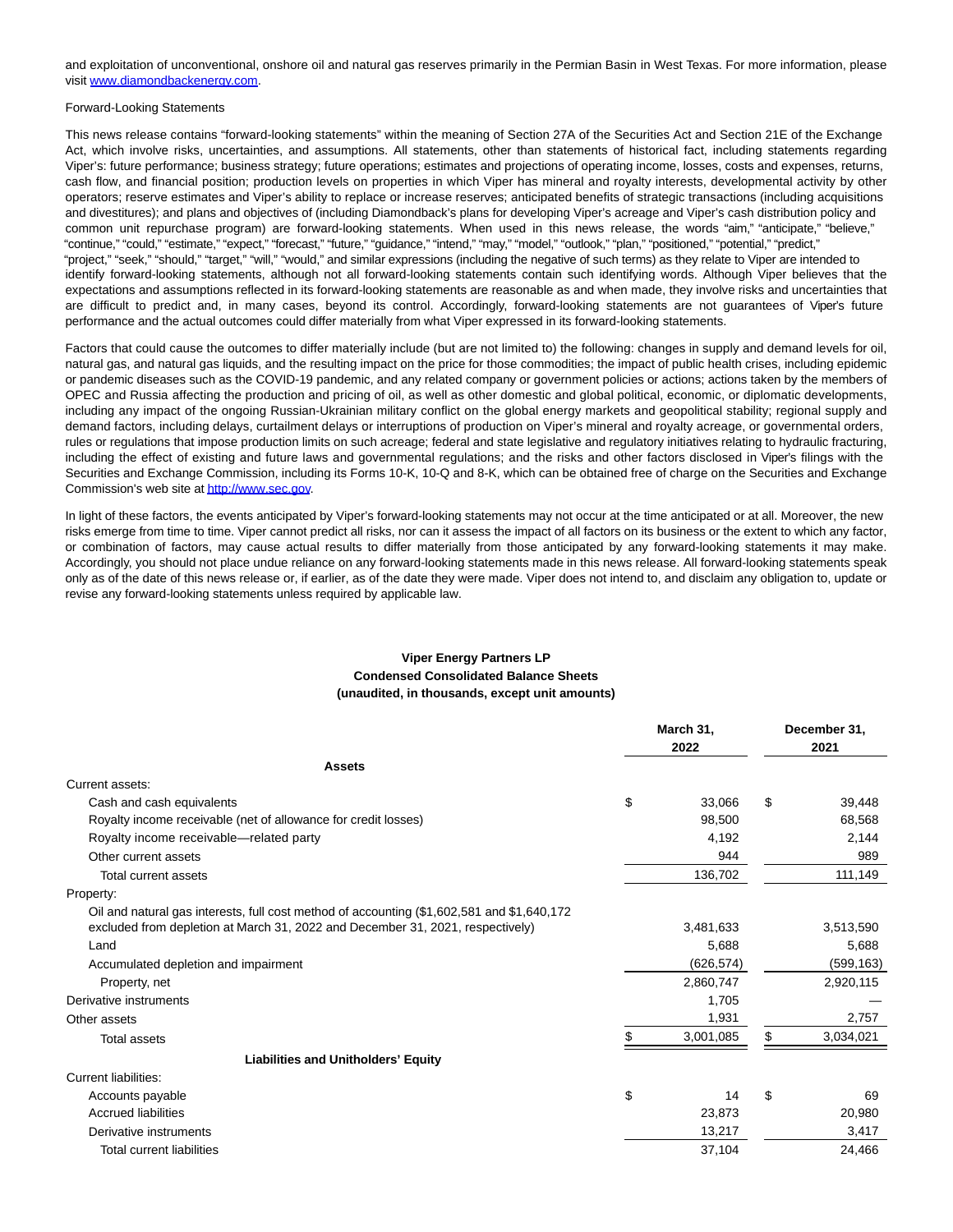| Long-term debt, net                                                                                                                                | 721,005   | 776,727         |
|----------------------------------------------------------------------------------------------------------------------------------------------------|-----------|-----------------|
| Total liabilities                                                                                                                                  | 758,109   | 801,193         |
| Unitholders' equity:                                                                                                                               |           |                 |
| <b>General Partner</b>                                                                                                                             | 709       | 729             |
| Common units (76,966,203 units issued and outstanding as of March 31, 2022 and 78,546,403<br>units issued and outstanding as of December 31, 2021) | 768.747   | 813,161         |
| Class B units (90,709,946 units issued and outstanding March 31, 2022 and December 31, 2021)                                                       | 906       | 931             |
| Total Viper Energy Partners LP unitholders' equity                                                                                                 | 770.362   | 814,821         |
| Non-controlling interest                                                                                                                           | 1,472,614 | 1,418,007       |
| Total equity                                                                                                                                       | 2,242,976 | 2,232,828       |
| Total liabilities and unitholders' equity                                                                                                          | 3,001,085 | \$<br>3.034.021 |

# **Viper Energy Partners LP Condensed Consolidated Statements of Operations (unaudited, in thousands, except per unit data)**

|                                                                      | Three Months Ended March 31, |           |    |           |  |
|----------------------------------------------------------------------|------------------------------|-----------|----|-----------|--|
|                                                                      |                              | 2022      |    | 2021      |  |
| <b>Operating income:</b>                                             |                              |           |    |           |  |
| Royalty income                                                       | \$                           | 193,089   | \$ | 96,512    |  |
| Lease bonus income                                                   |                              | 8,682     |    | 325       |  |
| Other operating income                                               |                              | 132       |    | 139       |  |
| Total operating income                                               |                              | 201,903   |    | 96,976    |  |
| <b>Costs and expenses:</b>                                           |                              |           |    |           |  |
| Production and ad valorem taxes                                      |                              | 13,870    |    | 6,649     |  |
| Depletion                                                            |                              | 27,411    |    | 24,886    |  |
| General and administrative expenses                                  |                              | 1,953     |    | 2,221     |  |
| Total costs and expenses                                             |                              | 43,234    |    | 33,756    |  |
| Income (loss) from operations                                        |                              | 158,669   |    | 63,220    |  |
| Other income (expense):                                              |                              |           |    |           |  |
| Interest expense, net                                                |                              | (9,645)   |    | (7,860)   |  |
| Gain (loss) on derivative instruments, net                           |                              | (18, 359) |    | (31, 504) |  |
| Other income, net                                                    |                              | 6         |    | 38        |  |
| Total other expense, net                                             |                              | (27, 998) |    | (39, 326) |  |
| Income (loss) before income taxes                                    |                              | 130,671   |    | 23,894    |  |
| Provision for (benefit from) income taxes                            |                              | 2,630     |    | 35        |  |
| Net income (loss)                                                    |                              | 128,041   |    | 23,859    |  |
| Net income (loss) attributable to non-controlling interest           |                              | 111,436   |    | 26,879    |  |
| Net income (loss) attributable to Viper Energy Partners LP           | \$                           | 16,605    | \$ | (3,020)   |  |
| Net income (loss) attributable to common limited partner units:      |                              |           |    |           |  |
| Basic                                                                | \$                           | 0.22      | \$ | (0.05)    |  |
| <b>Diluted</b>                                                       | \$                           | 0.22      | \$ | (0.05)    |  |
| Weighted average number of common limited partner units outstanding: |                              |           |    |           |  |
| <b>Basic</b>                                                         |                              | 77,106    |    | 65,360    |  |
| <b>Diluted</b>                                                       |                              | 77,214    |    | 65,360    |  |
|                                                                      |                              |           |    |           |  |

# **Viper Energy Partners LP Condensed Consolidated Statements of Cash Flows (unaudited, in thousands)**

|                                                                                          |      | Three Months Ended March 31, |    |        |  |
|------------------------------------------------------------------------------------------|------|------------------------------|----|--------|--|
|                                                                                          | 2022 |                              |    | 2021   |  |
| Cash flows from operating activities:                                                    |      |                              |    |        |  |
| Net income (loss)                                                                        | S    | 128.041                      | \$ | 23.859 |  |
| Adjustments to reconcile net income (loss) to net cash provided by operating activities: |      |                              |    |        |  |
| <b>Depletion</b>                                                                         |      | 27.411                       |    | 24.886 |  |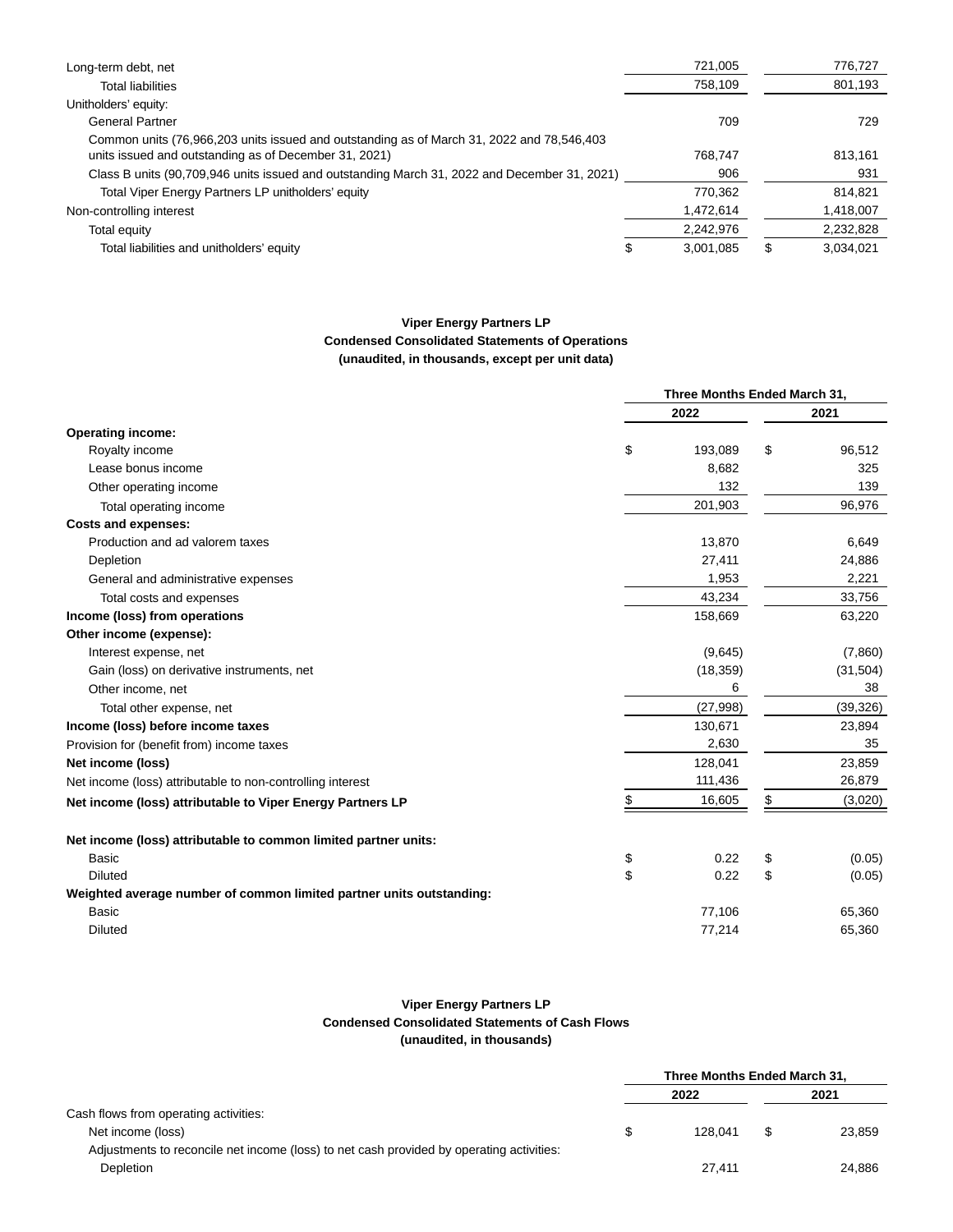| (Gain) loss on derivative instruments, net                        | 18,359       | 31,504       |
|-------------------------------------------------------------------|--------------|--------------|
| Net cash receipts (payments) on derivatives                       | (10, 264)    | (14, 942)    |
| Other                                                             | 1,388        | 901          |
| Changes in operating assets and liabilities:                      |              |              |
| Royalty income receivable                                         | (29, 932)    | (9,581)      |
| Royalty income receivable—related party                           | (2,048)      | (3,523)      |
| Accounts payable and accrued liabilities                          | 2,838        | 1,395        |
| Other                                                             | 45           | 160          |
| Net cash provided by (used in) operating activities               | 135,838      | 54,659       |
| Cash flows from investing activities:                             |              |              |
| Acquisitions of oil and natural gas interests                     | 2,621        | (74)         |
| Proceeds from sale of assets                                      | 29,336       |              |
| Net cash provided by (used in) investing activities               | 31,957       | (74)         |
| Cash flows from financing activities:                             |              |              |
| Proceeds from borrowings under credit facility                    | 44.000       |              |
| Repayment on credit facility                                      | (100,000)    | (27,000)     |
| Debt issuance costs                                               |              | (10)         |
| Repurchased units as part of unit buyback                         | (39,260)     | (13, 043)    |
| Distributions to public                                           | (35, 894)    | (9,060)      |
| Distributions to Diamondback                                      | (43,003)     | (12, 826)    |
| Other                                                             | (20)         | (40)         |
| Net cash provided by (used in) financing activities               | (174, 177)   | (61, 979)    |
| Net increase (decrease) in cash and cash equivalents              | (6, 382)     | (7, 394)     |
| Cash, cash equivalents and restricted cash at beginning of period | 39,448       | 19,121       |
| Cash, cash equivalents and restricted cash at end of period       | \$<br>33.066 | \$<br>11.727 |

# **Viper Energy Partners LP Selected Operating Data (unaudited)**

|                                                            | <b>Three Months</b><br>Ended<br>March 31, 2022 | <b>Three Months</b><br><b>Ended</b><br>December 31,<br>2021 | <b>Three Months</b><br><b>Ended</b><br>March 31, 2021 |
|------------------------------------------------------------|------------------------------------------------|-------------------------------------------------------------|-------------------------------------------------------|
| <b>Production Data:</b>                                    |                                                |                                                             |                                                       |
| Oil (MBbls)                                                | 1,633                                          | 1,690                                                       | 1,395                                                 |
| Natural gas (MMcf)                                         | 3,729                                          | 3,844                                                       | 3,262                                                 |
| Natural gas liquids (MBbls)                                | 586                                            | 554                                                         | 407                                                   |
| Combined volumes (MBOE) <sup>(1)</sup>                     | 2,841                                          | 2,885                                                       | 2,346                                                 |
| Average daily oil volumes (BO/d)                           | 18,144                                         | 18,370                                                      | 15,500                                                |
| Average daily combined volumes (BOE/d)                     | 31,567                                         | 31,359                                                      | 26,066                                                |
| Average sales prices:                                      |                                                |                                                             |                                                       |
| Oil (\$/Bbl)                                               | \$<br>94.95                                    | \$<br>74.00                                                 | \$<br>56.16                                           |
| Natural gas (\$/Mcf)                                       | \$<br>4.07                                     | \$<br>4.82                                                  | \$<br>2.77                                            |
| Natural gas liquids (\$/Bbl)                               | \$<br>38.99                                    | \$<br>36.65                                                 | \$<br>22.42                                           |
| Combined $($/BOE)^{(2)}$                                   | \$<br>67.97                                    | \$<br>56.82                                                 | \$<br>41.14                                           |
| Oil, hedged (\$/Bbl) <sup>(3)</sup>                        | \$<br>92.05                                    | \$<br>55.42                                                 | \$<br>45.45                                           |
| Natural gas, hedged (\$/Mcf) <sup>(3)</sup>                | \$<br>3.71                                     | \$<br>4.82                                                  | \$<br>2.77                                            |
| Natural gas liquids (\$/Bbl) <sup>(3)</sup>                | \$<br>38.99                                    | \$<br>36.65                                                 | \$<br>22.42                                           |
| Combined price, hedged (\$/BOE) <sup>(3)</sup>             | \$<br>65.82                                    | \$<br>45.94                                                 | \$<br>34.77                                           |
| Average Costs (\$/BOE):                                    |                                                |                                                             |                                                       |
| Production and ad valorem taxes                            | \$<br>4.88                                     | \$<br>3.17                                                  | \$<br>2.83                                            |
| General and administrative - cash component <sup>(4)</sup> | 0.59                                           | 0.48                                                        | 0.81                                                  |
| Total operating expense - cash                             | \$<br>5.47                                     | \$<br>3.65                                                  | \$<br>3.64                                            |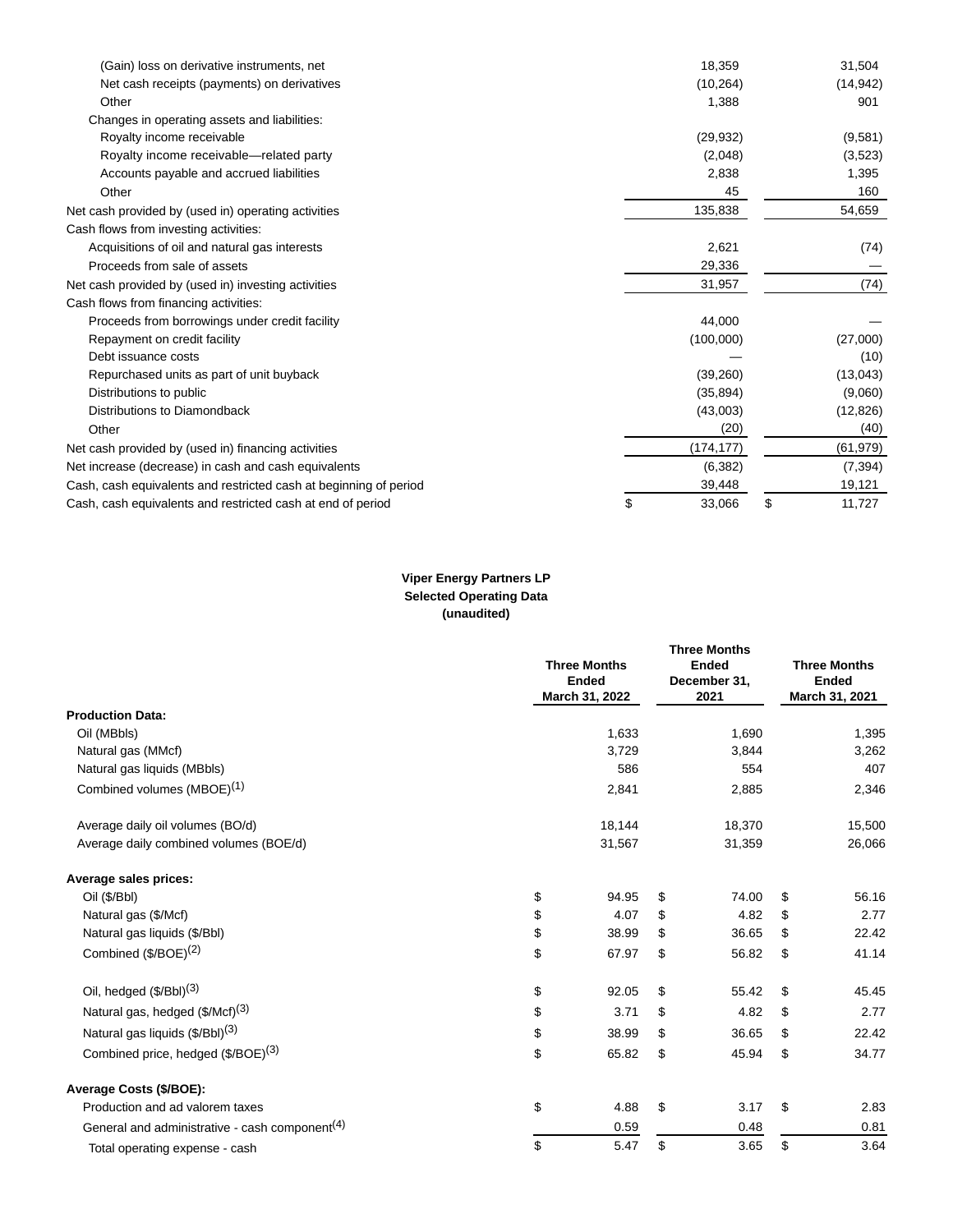| General and administrative - non-cash unit compensation expense | $0.10 \,$ \$ | 0.10      | - 56 | 0.13  |
|-----------------------------------------------------------------|--------------|-----------|------|-------|
| Interest expense, net                                           | 3.39         | $3.43$ \$ |      | 3.35  |
| Depletion                                                       | $9.65$ \$    | 9.97      |      | 10.61 |

- (1) Bbl equivalents are calculated using a conversion rate of six Mcf per one Bbl.
- (2) Realized price net of all deducts for gathering, transportation and processing.
- (3) Hedged prices reflect the impact of cash settlements of our matured commodity derivative transactions on our average sales prices.
- (4) Excludes non-cash unit-based compensation expense for the respective periods presented.

#### **NON-GAAP FINANCIAL MEASURES**

Adjusted EBITDA is a supplemental non-GAAP financial measure that is used by management and external users of our financial statements, such as industry analysts, investors, lenders and rating agencies. Viper defines Adjusted EBITDA as net income (loss) attributable to Viper Energy Partners LP plus net income (loss) attributable to non-controlling interest ("net income (loss)") before interest expense, net, non-cash unit-based compensation expense, depletion expense, non-cash (gain) loss on derivative instruments, and provision for (benefit from) income taxes. Adjusted EBITDA is not a measure of net income as determined by United States' generally accepted accounting principles ("GAAP"). Management believes Adjusted EBITDA is useful because it allows them to more effectively evaluate Viper's operating performance and compare the results of its operations from period to period without regard to its financing methods or capital structure. Adjusted EBITDA should not be considered as an alternative to, or more meaningful than, net income, royalty income, cash flow from operating activities or any other measure of financial performance or liquidity presented as determined in accordance with GAAP. Certain items excluded from Adjusted EBITDA are significant components in understanding and assessing a company's financial performance, such as a company's cost of capital and tax structure, as well as the historic costs of depreciable assets, none of which are components of Adjusted EBITDA.

Viper defines cash available for distribution generally as an amount equal to its Adjusted EBITDA for the applicable quarter less cash needed for income taxes payable, debt service, contractual obligations, fixed charges and reserves for future operating or capital needs that the Board may deem appropriate, cash paid for tax withholding on vested common units, distribution equivalent rights and preferred distributions, if any. Management believes cash available for distribution is useful because it allows them to more effectively evaluate Viper's operating performance excluding the impact of non-cash financial items and short-term changes in working capital. Viper's computations of Adjusted EBITDA and cash available for distribution may not be comparable to other similarly titled measures of other companies or to such measure in its credit facility or any of its other contracts.

The following tables present a reconciliation of the GAAP financial measure of net income (loss) to the non-GAAP financial measures of Adjusted EBITDA and cash available for distribution:

|                                                                               | <b>Three Months Ended</b><br>March 31, 2022 |
|-------------------------------------------------------------------------------|---------------------------------------------|
| Net income (loss) attributable to Viper Energy Partners LP                    | \$<br>16,605                                |
| Net income (loss) attributable to non-controlling interest                    | 111,436                                     |
| Net income (loss)                                                             | 128,041                                     |
| Interest expense, net                                                         | 9,645                                       |
| Non-cash unit-based compensation expense                                      | 284                                         |
| Depletion                                                                     | 27,411                                      |
| Non-cash (gain) loss on derivative instruments                                | 8,095                                       |
| Provision for (benefit from) income taxes                                     | 2,630                                       |
| <b>Consolidated Adjusted EBITDA</b>                                           | 176,106                                     |
| Less: Adjusted EBITDA attributable to non-controlling interest <sup>(1)</sup> | 95,270                                      |
| Adjusted EBITDA attributable to Viper Energy Partners LP                      | 80,836                                      |
| Adjustments to reconcile Adjusted EBITDA to cash available for distribution:  |                                             |
| Income taxes payable                                                          | \$<br>(2,630)                               |
| Debt service, contractual obligations, fixed charges and reserves             | (3,920)                                     |
| Distribution equivalent rights payments                                       | (64)                                        |
| Preferred distributions                                                       | (45)                                        |
| Cash available for distribution to Viper Energy Partners LP unitholders       | 74,177                                      |
| Common limited partner units outstanding                                      | 76,966                                      |
| Cash available for distribution per limited partner unit                      | \$<br>0.96                                  |
| Cash per unit approved for distribution                                       | \$<br>0.67                                  |

### **Viper Energy Partners LP (unaudited, in thousands, except per unit data)**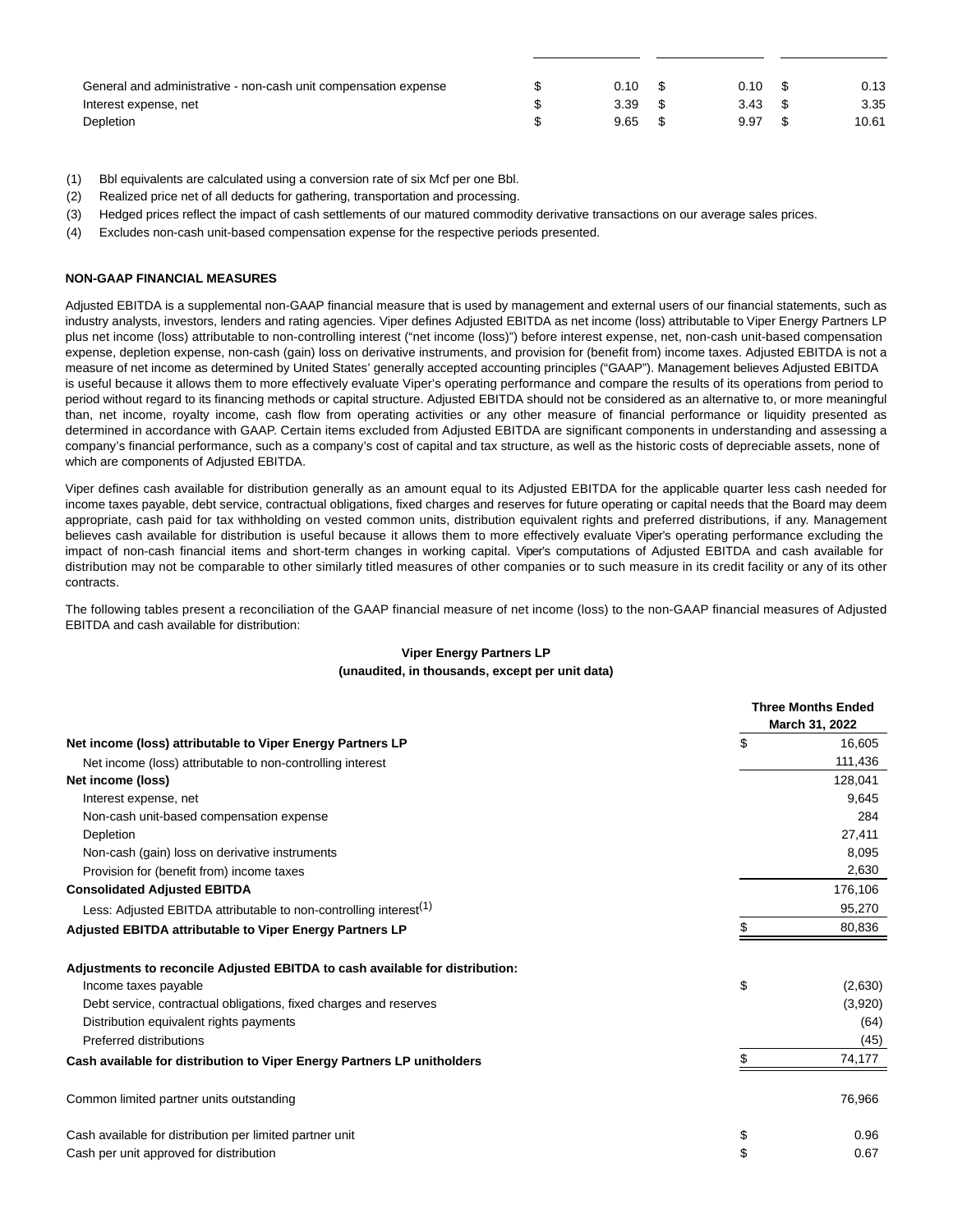(1) Does not take into account special income allocation consideration.

The following tables present a reconciliation of the GAAP financial measure of income (loss) before income taxes to the non-GAAP financial measure of pre-tax income attributable to Viper Energy Partners LP. Management believes this measure is useful to investors given it provides the basis for income taxes payable by Viper Energy Partners LP, which is an adjustment to reconcile Adjusted EBITDA to cash available for distribution to Viper Energy Partners LP unitholders.

### **Viper Energy Partners LP Pre-tax income attributable to Viper Energy Partners LP (unaudited, in thousands)**

|                                                                  | <b>Three Months Ended</b><br>March 31, 2022 |
|------------------------------------------------------------------|---------------------------------------------|
| Income (loss) before income taxes                                | 130.671                                     |
| Less: Net income (loss) attributable to non-controlling interest | 111,436                                     |
| Pre-tax income attributable to Viper Energy Partners LP          | 19,235                                      |
| Provision for (benefit from) income taxes                        | 2.630                                       |
| Effective tax rate attributable to Viper Energy Partners LP      | 13.7%                                       |

Adjusted net income (loss) is a non-GAAP financial measure equal to net income (loss) attributable to Viper Energy Partners, LP plus net income (loss) attributable to non-controlling interest adjusted for non-cash (gain) loss on derivative instruments, and related income tax adjustments. The Company's computation of adjusted net income may not be comparable to other similarly titled measures of other companies or to such measure in our credit facility or any of our other contracts. Management believes adjusted net income helps investors in the oil and natural gas industry to measure and compare the Company's performance to other oil and natural gas companies by excluding from the calculation items that can vary significantly from company to company depending upon accounting methods, the book value of assets and other non-operational factors.

The following table presents a reconciliation of net income (loss) attributable to Viper Energy Partners LP to adjusted net income (loss):

### **Viper Energy Partners LP Adjusted Net Income (Loss) (unaudited, in thousands, except per unit data)**

|                                                                          | <b>Three Months Ended</b><br>March 31, 2022 |                |     |                                           |  |
|--------------------------------------------------------------------------|---------------------------------------------|----------------|-----|-------------------------------------------|--|
|                                                                          |                                             | <b>Amounts</b> |     | <b>Amounts Per</b><br><b>Diluted Unit</b> |  |
| Net income (loss) attributable to Viper Energy Partners LP               | \$                                          | 16,605         | \$  | 0.22                                      |  |
| Net income (loss) attributable to non-controlling interest               |                                             | 111,436        |     | 1.44                                      |  |
| Net income (loss)                                                        |                                             | 128.041        |     | 1.66                                      |  |
| Non-cash (gain) loss on derivative instruments, net                      |                                             | 8,095          |     | 0.10                                      |  |
| Adjusted income excluding above items                                    |                                             | 136,136        |     | 1.76                                      |  |
| Income tax adjustment for above items                                    |                                             | (163)          |     |                                           |  |
| Adjusted net income (loss)                                               |                                             | 135,973        |     | 1.76                                      |  |
| Less: Adjusted net income (loss) attributed to non-controlling interests |                                             | 118,340        |     | 1.53                                      |  |
| Adjusted net income (loss) attributable to Viper Energy Partners LP      |                                             | 17,633         | \$. | 0.23                                      |  |
| Weighted average common units outstanding:                               |                                             |                |     |                                           |  |
| Basic                                                                    |                                             |                |     | 77,106                                    |  |
| <b>Diluted</b>                                                           |                                             |                |     | 77,214                                    |  |

### **RECONCILIATION OF LONG-TERM DEBT TO NET DEBT**

The Company defines net debt as debt (excluding debt issuance costs, discounts and premiums) less cash and cash equivalents. Net debt should not be considered an alternative to, or more meaningful than, total debt, the most directly comparable GAAP measure. Management uses net debt to determine the Company's outstanding debt obligations that would not be readily satisfied by its cash and cash equivalents on hand. The Company believes this metric is useful to analysts and investors in determining the Company's leverage position because the Company has the ability to, and may decide to, use a portion of its cash and cash equivalents to reduce debt.

|                | Net Q1<br><b>Principal</b> |              |               |               |           |  |  |  |
|----------------|----------------------------|--------------|---------------|---------------|-----------|--|--|--|
| March 31,      | Borrowings /               | December 31, | September 30. |               | March 31, |  |  |  |
| 2022           | (Repayments)               | 2021         | 2021          | June 30, 2021 | 2021      |  |  |  |
| (in thousands) |                            |              |               |               |           |  |  |  |